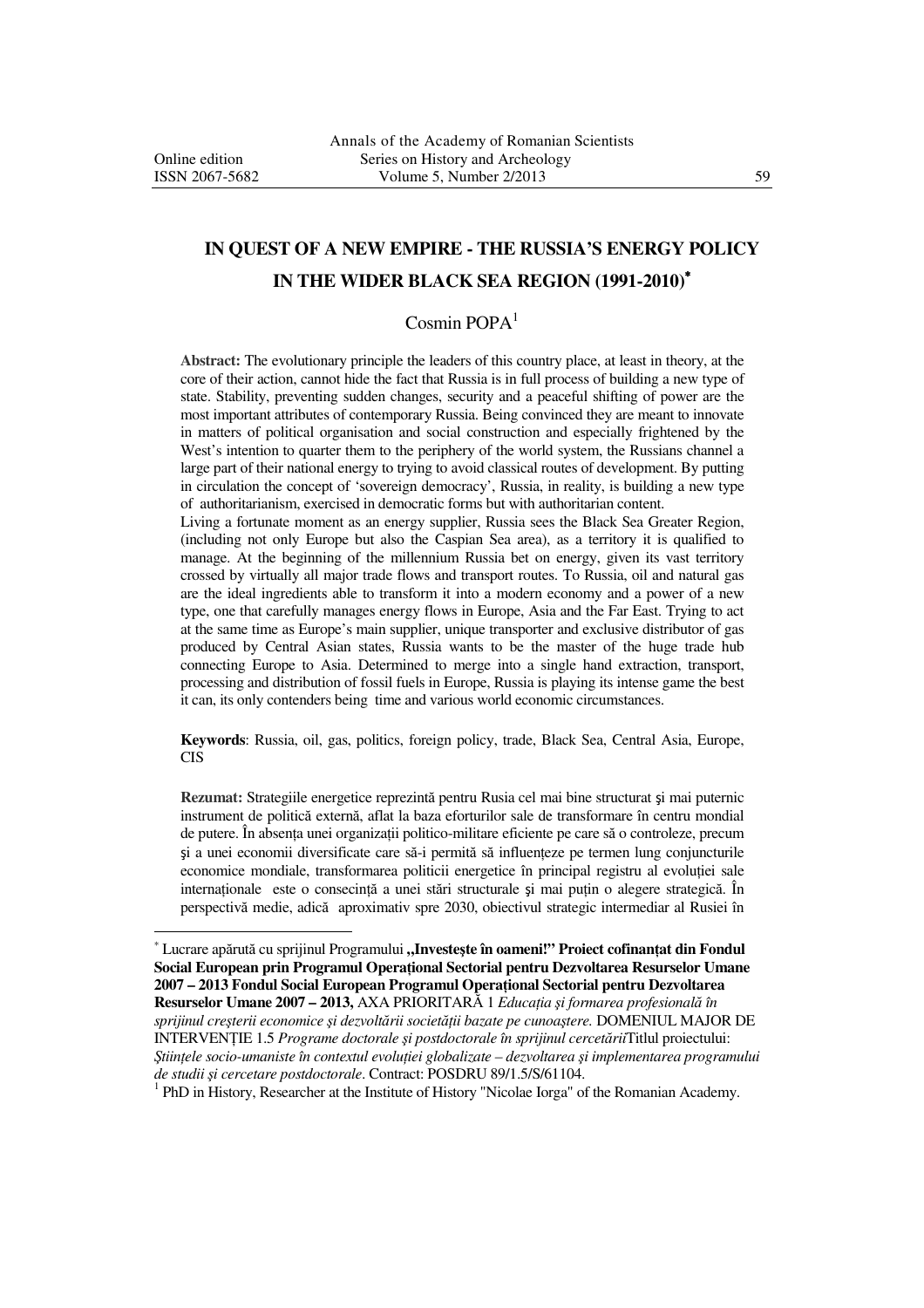această direcție este accea de a asigura premisele unei politici energetice libere de orice constrângeri imediate, așa cum sunt "captivitatea" creeată de țările de tranzit și capacitatea tărilor din Asia Centrală și regiunea Mării Caspice de a genera modificări importante ale prețului resurselor energetice, prin posibilitatea de a-și livra independent producția de hidrocarburi căte consumatorii din Europa şi regiunea Asia-Pacific.

Politica energetică a Rusiei urmăreşte şi obiective interne, aşa cum este structurarea unei piețe naționale pe principii capitaliste, însă nonconcurențiale, de natură să permită companiilor rusești să obțină o marjă considerabilă de independență față de consumatorii externi. În plan extern, obiectivele secundare, după conectarea directă la marii consumatori europeni, reprezintă canalizarea exclusivă a traseelor energetice din Marea Caspică şi Asia Centrală pe teritoriul rus, precum și o mai bună interconectare cu țări precum China, Coreea de Sud și Japonia. Pe termen scurt, intenția evidentă a Rusiei este aceea de a forma un "coș" variat de consumatori externi, care în combinatie cu o creștere accelerată a pietei interne, prin renunțarea treptată la prețurile preferențiale și gazeificarea întregii țări, va da conducerii sale politice posibilitatea să negocieze extrem de dur pentru impunerea unor prețuri avantajoase pe termen lung, de natură să crească previzibilitatea încasărilor externe de valută, atât de necesare amplului program de modernizare etatistă.

**Cuvinte cheie**: Rusia, petrol, gaz, politica, politica externă, comert internatTional, Marea Neagră, Asia Centrală, Europa, CSI

#### **Intoduction**

The evolutionary principle the leaders of this country place, at least in theory, at the core of their action, cannot hide the fact that Russia is in full process of building a new type of state. Stability, preventing sudden changes, security and a peaceful shifting of power are the most important attributes of contemporary Russia. Being convinced they are meant to innovate in matters of political organisation and social construction and especially frightened by the West's intention to quarter them to the periphery of the world system, the Russians channel a large part of their national energy to trying to avoid classical routes of development. By putting in circulation the concept of 'sovereign democracy', Russia, in reality, is building a new type of authoritarianism, exercised in democratic forms but with authoritarian content. Energy is the sector that dictates Russia's pace. It is in keeping with the international oil price, length of transport pipelines or capacity of gas liquefying plants that economic, social and foreign policies are conceived.

Living a fortunate moment as an energy supplier, Russia sees the Black Sea Greater Region, (including not only Europe but also the Caspian Sea area), as a territory it is qualified to manage. At the beginning of the millennium Russia bet on energy, given its vast territory crossed by virtually all major trade flows and transport routes. To Russia, oil and natural gas are the ideal ingredients able to transform it into a modern economy and a power of a new type, one that carefully manages energy flows in Europe, Asia and the Far East. Trying to act at the same time as Europe's main supplier, unique transporter and exclusive distributor of gas produced by Central Asian states, Russia wants to be the master of the huge trade hub connecting Europe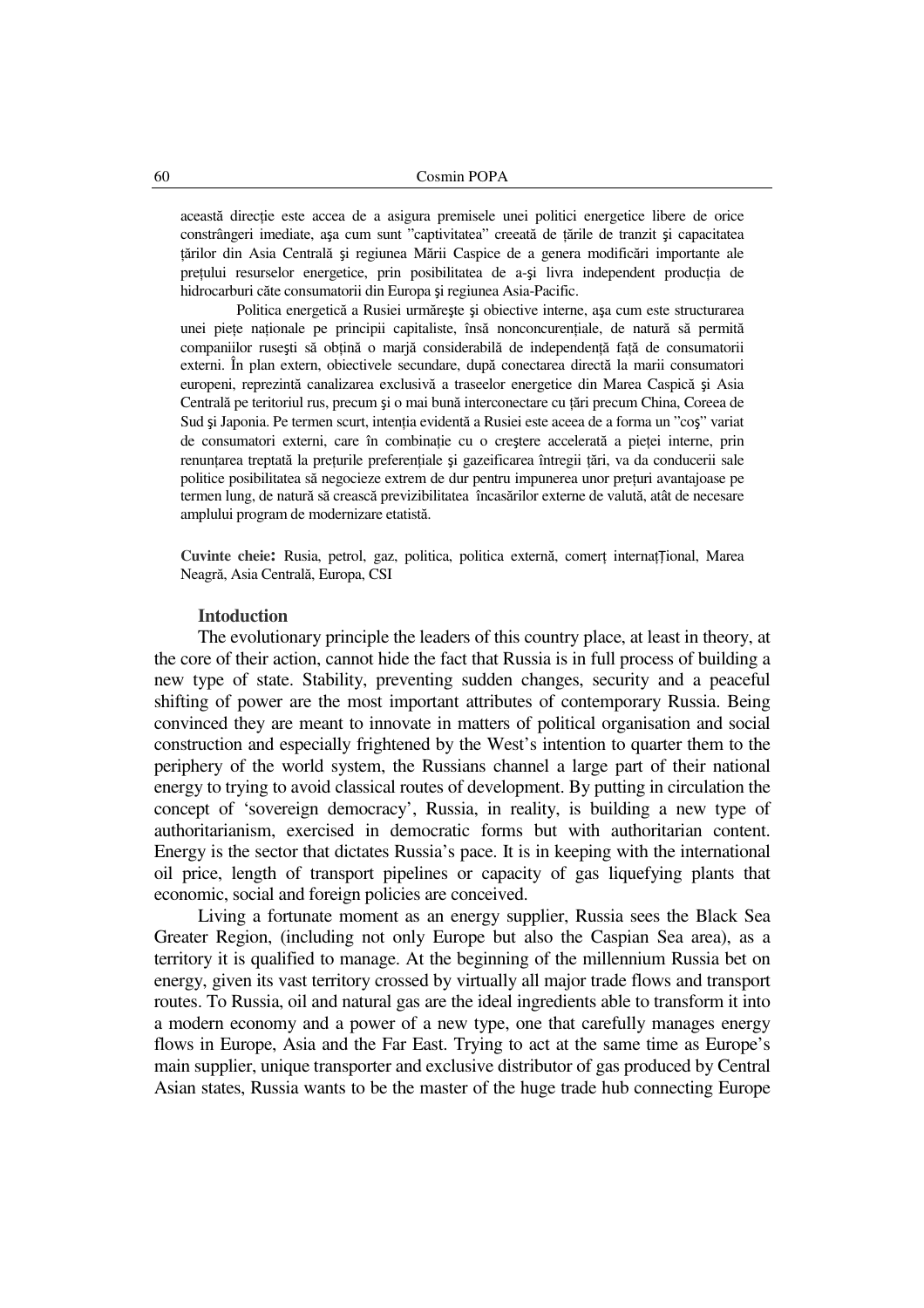to Asia. Determined to merge into a single hand extraction, transport, processing and distribution of fossil fuels in Europe, Russia is playing its intense game the best it can, its only contenders being time and various world economic circumstances.

The association of the economic successes of the Putin administration with an unexpected crude and gas price rise is a common fact. The promotion of an aggressive energy policy designed to make gas a Russian monopoly is also a widely spread statement. Another unanimous view is that Putin has no merit in the rise of energy prices. The meaningful fact is how the money obtained on oil is spent and what type of economy is building the administration headed by the ex-intelligence officer turned into Russia's unchallengeable master in a record time.

With a state that is massively engaged in the sectors it deems strategic, such as energy, shipbuilding, aerospace and pharmaceutical industry, Russia's leaders are speedily developing a corporatist regime. The new corporatist Russian state operates on capitalist principles in relation to the foreign market; as regards the domestic market, it is based on protectionist rules, some of which are legalised, while most of them are implicit, as it results from the discriminatory treatment of foreign capital by authorities. At the core of the capitalist state there is a new class of capitalist managers who have replaced 'the red directors' and who control huge properties without actually owning them; they report directly and exclusively to the political leaders. Based on simple decision-making mechanisms, a little caged by red-tape rules, but effective at times of crisis and reconstruction, the Russian statist-corporatist capitalism is still in its heyday. Hence the general feeling that it is a functional model that, in spite of its various flaws, has successfully dealt with some of the major issues of Russian economy. The heyday because, after the anarchy of the first postcommunist decade, the task of a statist-corporatist system is just to create economic forms similar to those used by developed Western countries and restore order in dismembered sectors, in brief to restart the economy. Assisted by the state via direct investment and/or protectionist legislation, the new economic system is far from having shown its true capabilities. Lacking competition and the natural vitality of the struggle for survival characteristic of an open, classical capitalism, the statistcorporatist capitalism is still a lab product whose primary sponsor is the political power.

The Russian regime keeps an intact public attachment to democratic formalism, managing to have a parliament without an opposition, elections without contenders and independent courts of law whose judgments never contradict the opinions expressed by the power. The democratic formalism of the new authoritarian regimes that have infested Eurasia after the 'Cold war', also called 'competitive authoritarianism<sup>32</sup>, is less related to the wish of the respective leaders to legitimate themselves by saving democratic appearances and more to the need to preserve a

<sup>2</sup> For explanation to length see S. Levitsky, L. A. Way, '*Competitive Authoritarianism: Hybrid Regimes after the Cold War'*, Cambridge University Press, 2010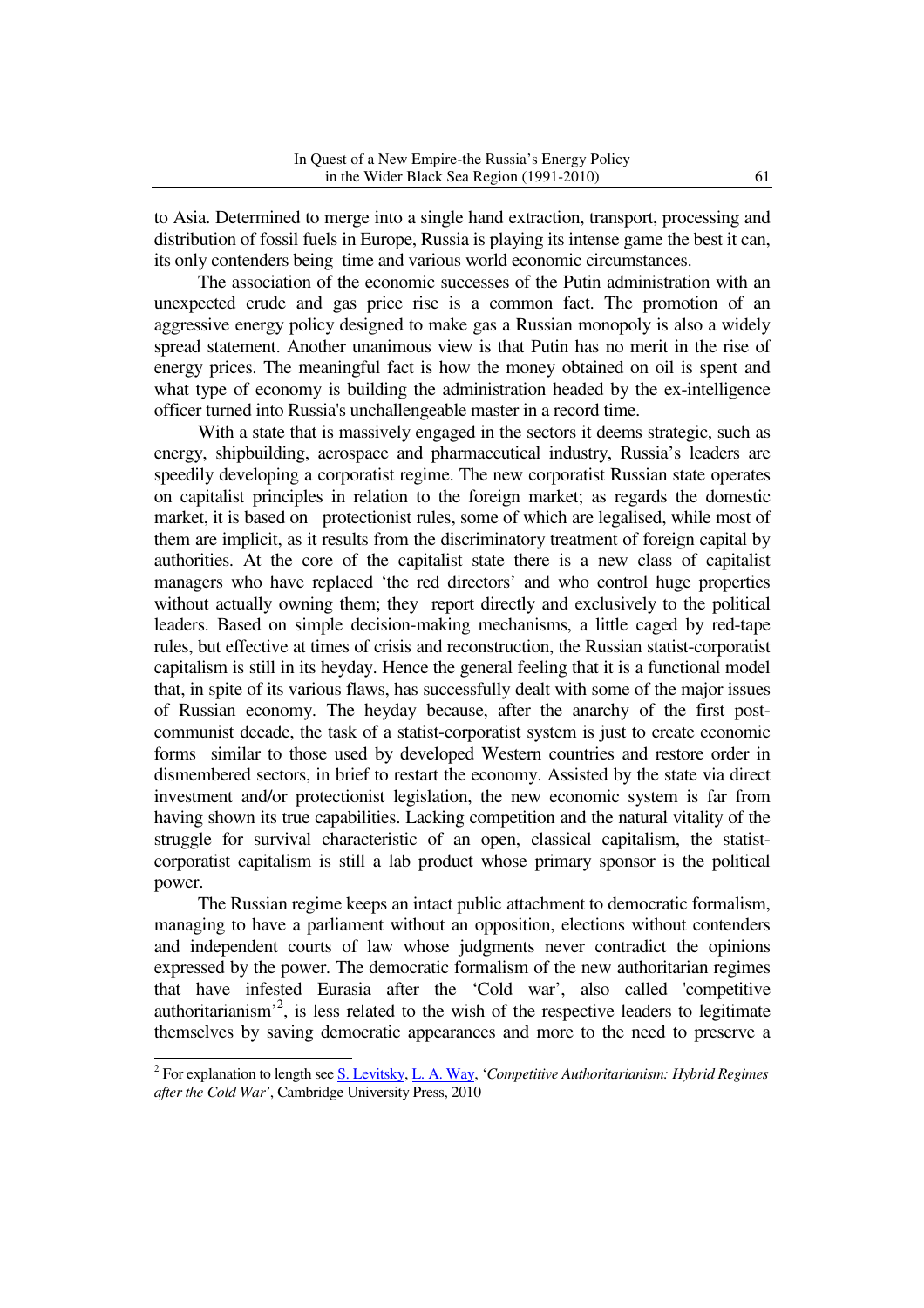shade of democracy in those states. The existence of considerable energy resources in countries such as Russia, Azerbaijan, Kazakhstan, Uzbekistan and Turkmenistan, all ruled by authoritarian regimes, makes Western leaders to considerably lower political standards, and settle for the staged pseudo-elections.

Before labelling developments in Russia as a return to the past, we need to know the reasons why the alliance between the 'siloviki' and the Liberal statist reformers pursued a policy of restricting individual and economic freedoms, and other freedoms. The collapse of the state machine in the 1990s, of the tax system, the proliferation of organised crime, corruption and the installation of a general state of insecurity prevented the state from fulfilling its basic functions. Unfortunately for the Russians, the condition as such overlapped with a period of relative political and individual freedom which led, in the public awareness, to confusion between democracy and anarchy. The baseline functions of a capitalist state – provide an operational legal framework and guarantee private property – were not fulfilled in Yeltsin's Russia, which supports the conclusion that the former president's regime had failed in that respect; it only managed to obtain an oligarchy whose majority was insensitive to the idea of common welfare. As regards the concentration of the energy sector in the hands of the state, the situation should not be absolutised. Even with the two big state- owned companies, the Russian energy sector still has an important private component; actually, it is much bigger than the one to be seen in other countries that enjoy a positive perception in the West, such as Saudi Arabia, Kuwait or Mexico, where the energy sector is fully state-owned. What disturbed democratic states was the disregard for the private property of private investors and the state's image campaigns stigmatising those investors as criminals *apriori.* The advocates of the strong corporatist state, the 'siloviki', are not as powerful and active in all economic areas, as they do not oppose the liberalisation of other industries such as telecommunications or infrastructure. All this makes contemporary Russia a much more diverse landscape than one may expect to see at a first glance. Fears shared by a majority of the population, stringent needs of the state, fortunate chains of circumstances, strategic visions and re-visited great power's egos are all ingredients to a diverse Russian landscape where the imperial past, Soviet experience and capitalist relations are organically intertwined into a heteroclitic present..

#### **Russia toward a new type power using old methods?**

The European energy policy is, first and foremost, a sum of contradictions primarily generated by the fact that countries involved are trying to solve a European issue starting from strictly national prerequisites. This characteristic is further enhanced by the more than uneven distribution of oil and gas resources, which makes political ambitions extremely difficult to separate from economic objectives, with the latter being at least just as important as the former. The rather fluid political agendas of participating states – big powers and regional powers alike – make energy policies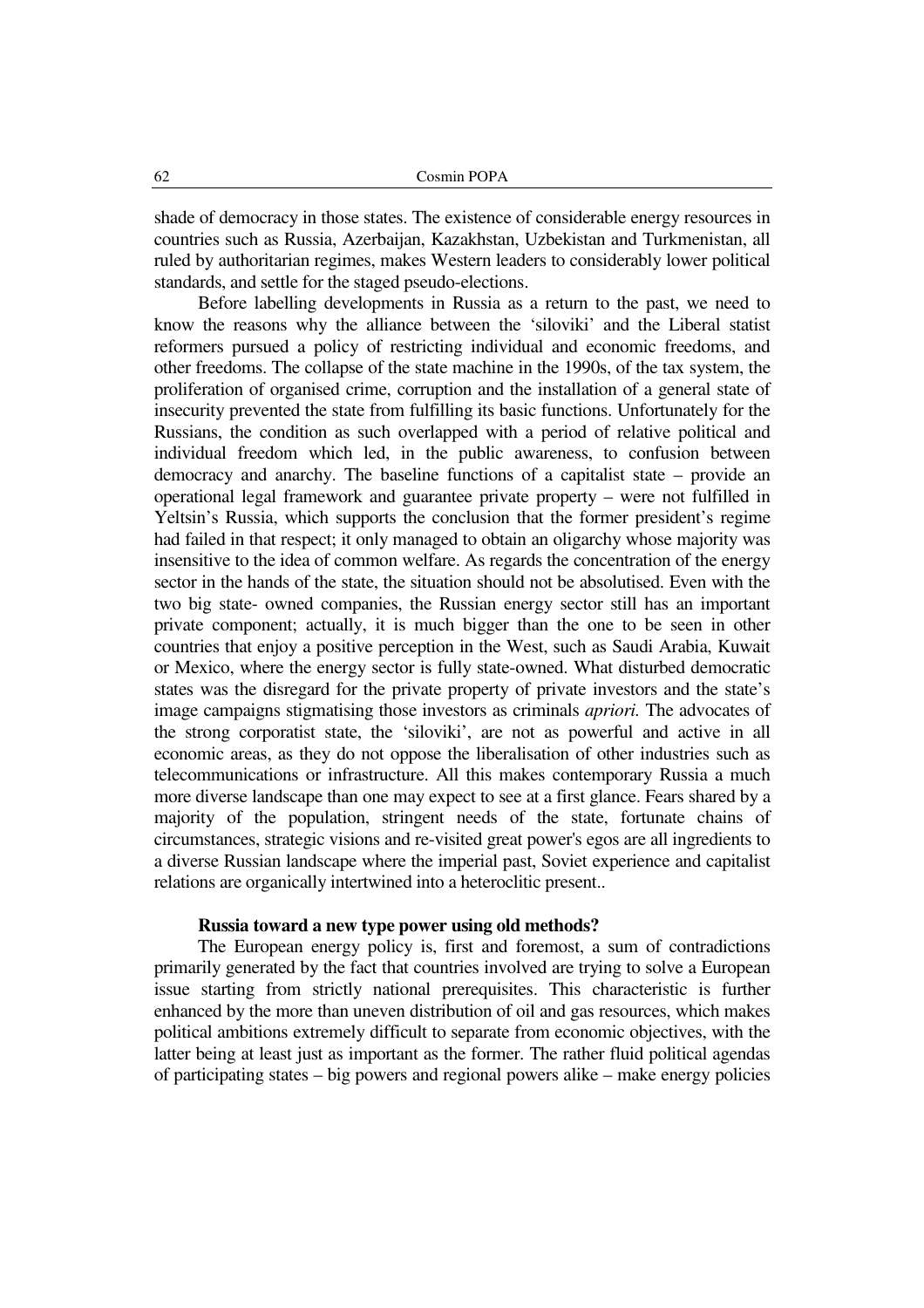as well as resource extraction and transport projects often resemble genuine dramas, unfolding at fast pace and dotted with many reversals of situation. What seems an extremely certain thing today, tomorrow may easily turn into a little probable fact, meaning that in a short run, that thing will become totally unadvisable..

At the basis of the instability of the various energy projects stand a few factors that can be counted on to manifest themselves at least in a foreseeable future of roughly 20 to 25 years.

The first of them is the fluctuating economic context which allows the generally optimistic estimates to be often contradicted, especially when it comes to the use of energy and resources. The most illustrative case in that respect is Turkey, a country deemed to experience a galloping rise of the use of resources between 2005 and 2020, with an annual growth rate of roughly 10-15%. In reality, in the context of the world economic crisis, Turkey's energy consumption not only did not go up, but actually dropped by about 10 per cent from 2008 to 2010 and is not expected to return to the rate prior to 2008 before  $2013-2014^3$ . The Turkish example is not accidental, as many of the projects for the transport of resources from the Caspian Sea and Central Asia regions – be they natural gas or oil – were actually counting on Turkey, seen at the time not only as a crucial transit country, but also as a major consumer.

A second element that induces instability to energy projects is the volatility of political interests servicing these projects and the often changes of regime. The absence of political strategies in the countries that own resources as well as in those that are crucial to transit makes them prone to sudden shifts of political attitude according to the circumstances offered by the hydrocarbon market. All these factors are supplemented by the particularities of local cultures, too little attached to democratic principles and extremely difficult to frame in a long-term international context. The most relevant case concerns the relations between Turkmenistan and Russia, the two countries being engaged in a 30-year agreement for the acquisition of Turkmenistan gas by Gazprom; Ashhabad unilaterally rescinded that contract for the pretext of technical difficulties, when the price of gas paid by Russia, imprudently tied to international rates, had started to  $fall<sup>4</sup>$ .

The multitude of political and territorial conflicts that mine strategic regions. We have in view the separatist regions in Georgia or Azerbaijan, both crucial to the extraction and transit of resources, the extended dispute over the status of the Caspian Sea separating Azerbaijan from Turkmenia, Russia and Iran and the border conflicts between Turkmenistan, Uzbekistan and Azerbaijan; in all cases, the political tension

 3 *Toplevno-energheticeskii kompleks Rossii*, 2000-2010, Spravocino-analiticeskii obzor, Institut

Energheticeskoi Strateghii, ZAO "GU IES", Moscova, 2011, p. 25<br><sup>4</sup> S.G.Luzianin, *Vostocinaia politika Vladimira Putina, Vozvraşenie Rossii na "Bolşoi Vostok" (2004-2008), Harasteristika sovremennogo vneşnepoliticeskogo kursa v otnoşenie vseh vostocinîh regionov mira-ot Cevero-Vostocinoi Azii do Blijnego Vostoka i arabskih stran Magriba*, Izd. Vostok-Zapad, Moscova, 2008, p.254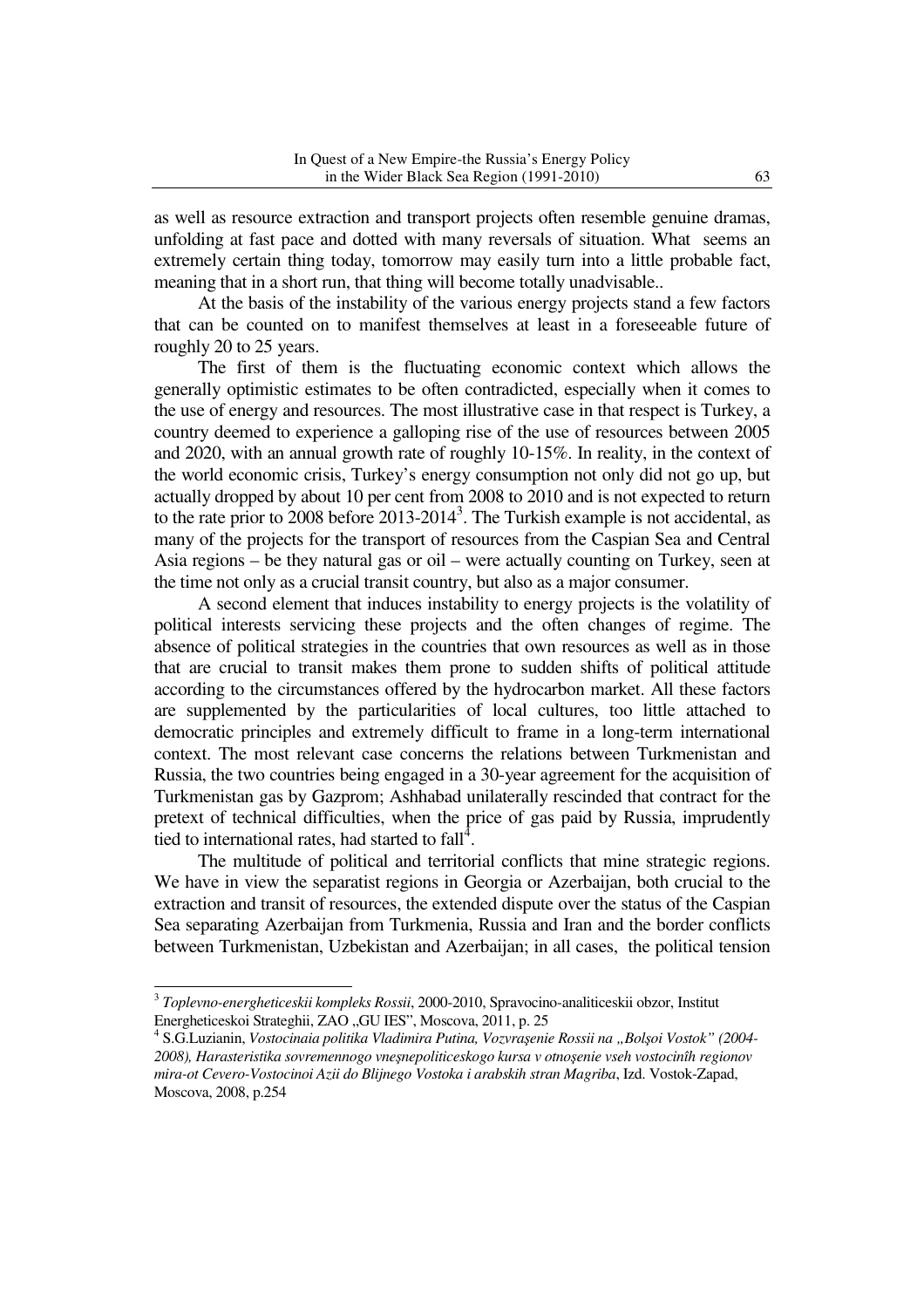generated by territorial conflicts not only makes big investors extremely cautious, but it also hampers the implementation of large-scale prospecting work to determine the approximately accurate amount of gas and oil on which a whole range of energy projects are based.

Contradictions between the objectives of energy policies and those of local policies also seriously undermine the consistency of energy projects. Perhaps the most relevant case in this respect concerns the relations between Russia, Ukraine and Belarus. Based not only on Gazprom's intention to come into contact with major European consumers<sup>5</sup>, but also on its plan to by-pass the transit countries Ukraine and Belarus, the alternative Russian projects South Stream and Nord Stream have collided with Moscow's policy of setting up a new unitary economic space, made up of the former Soviet republics. Therefore, the founding of the Russia-Kazakhstan-Belarus Customs Union or Ukraine's entry to that organisation was conditioned by Kiev and Minsk on Russia' giving up the above mentioned projects and renouncing to the exemption of petroleum goods and natural gas from the common customs policies, as Russia wanted. One can state without fear of being wrong that virtually all gas and oil pipelines are governed by too much politics and too little economy for the system to be able to operate without major syncopes.

#### **Why Russia cannot separate energy from politics**

In Russia's case, things are complicated by the fact that the objectives of energy policies are tightly related not only to foreign policy plans, but also to a series of domestic aims pertaining to the planned modernisation of the state. In its essence, the country's energy policy is part of a much more comprehensive effort of integration of its own territory via transport networks and of securing multiple exits to warm seas; this priority came back on the agenda of the Russian state after the dismantling of the USSR. To the Russian energy system, the dismembering of the USSR came with the loss of a significant number of maritime terminals while a major part of its transport network, especially the one making the connection to Europe are now owned by the new independent states. For that reason, seeking to regain its major influence on the Eurasian Continent, Russia is trying to integrate to a single system the territory lying between its current borders and the Eurasian aquatorium, using political as well as economic tools of which the transport of hydrocarbons is one of the most important. Russia's intermediary objective is the setting up of a single resource extraction, processing and transport system designed to cover the entire continent<sup>6</sup>. This goal entails specific requirements related , on the one hand, to the territorial distribution of transport networks and of processing centres and on the other hand, to the modes of

<sup>5</sup> K.C. Smith, *Russian Energy Policy and its Challenge to Western Policy Makers*, Center for Strategic and International Studies, Washington DC, March 2008, p. 5-15

<sup>6</sup> *Energheticeskaia Strateghia Rossii na period do 2030 goda, Utverjdena Rasporiajeniem Pravitelstva Rossiiskoi FederaŃii ot 13 noiabria 2009 g. 1715-r*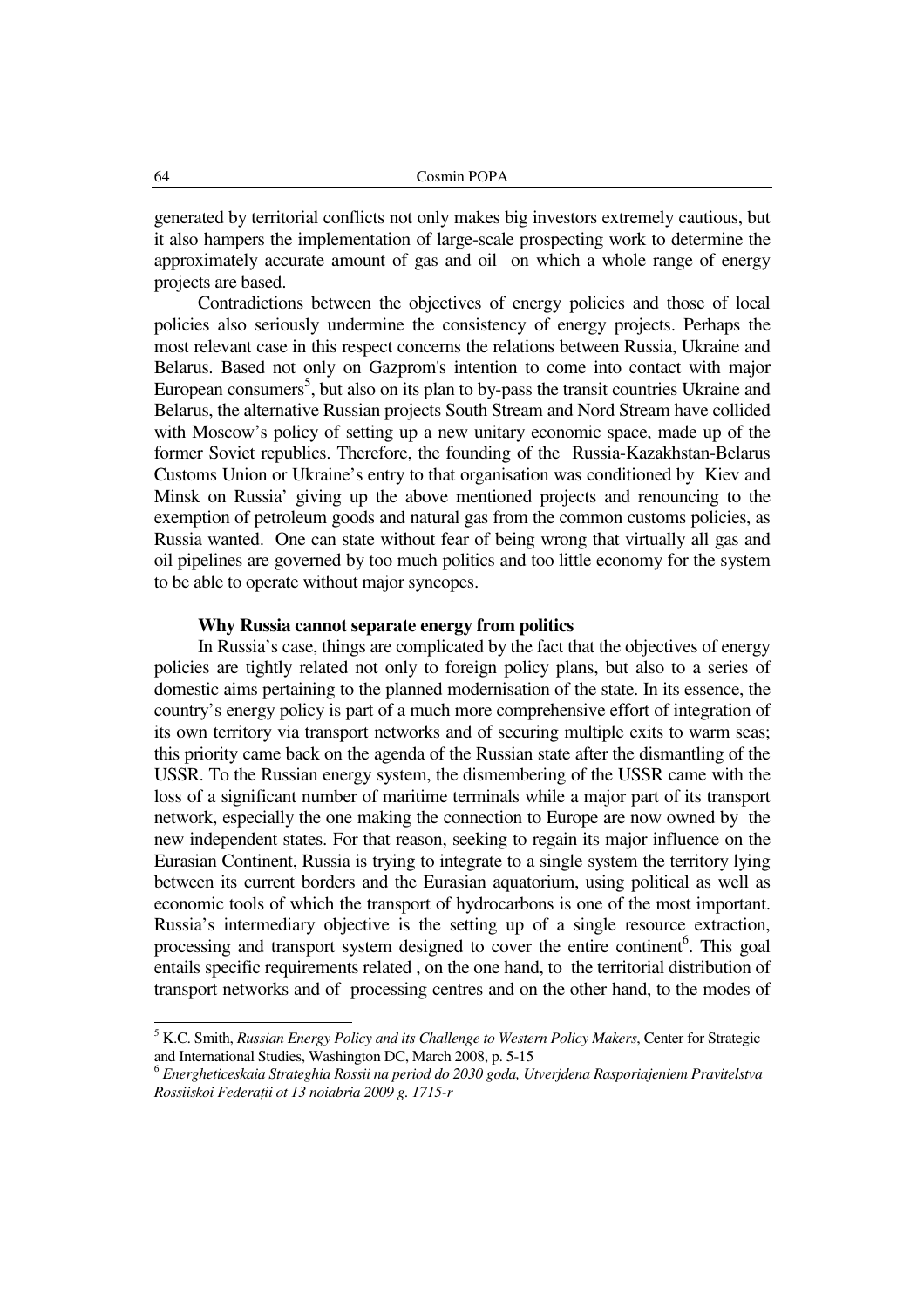distributing processed and by-products. That kind of Russian expansion is rather a secondary product of the transition from socialism to capitalism. The uncontrolled transfer of state assets into private property, most often down illegal ways, followed by the restoration of the authority of the state and of the central administration, a process beginning in 2000, has paved the way to what is called managed capitalism.<sup>7</sup> While the results of post-communist privatisation were never formally reconsidered, the reinstitution of central administration control over society, politics and economy has led to a dissipation of the full character of private ownership of such assets. A special category thus emerged – the state managers of private assets, people who act on behalf of the central administration in relation to the big private property. The state, led by politicians attached to the idea of respect for democratic appearance, is not changing the regime of property for tactical considerations; however, the public owners of such assets have long lost their prerogative of deciding on the development strategies of their own companies. Formally, the Russian state only owns parts of the assets of such companies, as is the case with Lukoil or Sibneft, Gazprom being the exception, but nonetheless, it has absolute control over the policies they pursue. $8 \text{ In }$ that way, the Russian state operates the strategic management, while former owners have been downgraded to executive positions. Russian energy companies are built according to Western entrepreneurial principles; they often have high-profile western companies among their shareholders, being sometimes headed by foreign executives; their role in Russia's foreign economic policy is similar to the one played in the past by international communist organisations. Implementing the strategy of the state, faithfully pursuing the policy lines set by Russian leaders, the country's energy companies trigger the responsibility of the government only marginally, and enjoy the important advantage of remaining credible when reconsidering public statements or dropping already announced plans.

To Russia, energy strategies are the best articulated and most powerful foreign policy tool, the main pillar of its efforts to become a global centre of power. Russia has neither an efficient political-military organisation it could control, nor a diversified economy allowing it to influence world economic circumstances on a long term; therefore, changing the energy policy into the main score of its international performance is rather the consequence of a structural state than a strategic choice. On a medium term, approximately by 2030, Russia's midterm strategic objective is to

<sup>7</sup> Ledeneva A.V, *How Russia Really Works : The Informal Practices that Shaped Post-Soviet Politics and Business*, Ithaca, Cornell University Press, 2007

<sup>8</sup> In Gazprom, the Russian state holds 50.1% of the shares and in Gazprom Neft – 74.3%. As far as Rosneft is concerned – that being the biggest oil company that has also taken over most of the Yukos assets - the state holds 84.6% of the shares. Although it may not look that impressive, the direct state shareholding becomes more relevant when looked at in the context of the general capitalisation in Russia, where the federal government and local municipalities hold as much as 40% of the capitalised assets on the doemstic capital market. (Carsten Sprenger, *State-Owned Enterprises in Russia*, ICEF, Higher School of Economics, Moscow, October 27, 2008)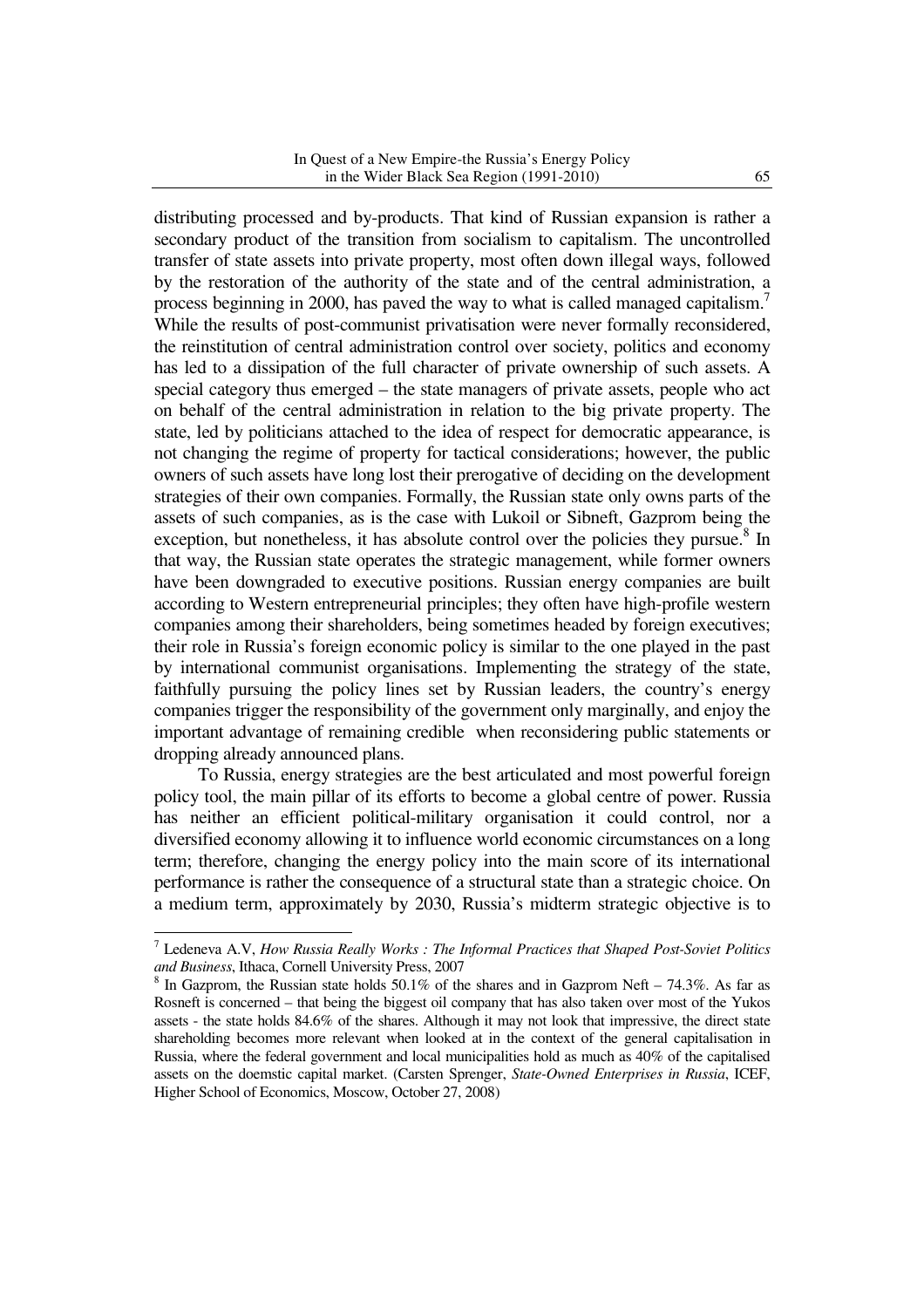ensure the premises for an energy policy free of any immediate constraints; such constraints may be for instance , the 'captivity' created by the transit countries and the capacity of countries in Central Asia and the Caspian Sea region to drive significant changes of the price of energy resources, through independently supplying its hydrocarbon production to consumers in Europe and the Asia-Pacific area.

In its energy policy, Russia also pursues domestic objectives, such as the structuring of a national market based on capitalist, yet uncompetitive principles, allowing Russian companies to obtain a considerable margin of independence from foreign consumers. At a foreign level, second to the direct connection to major European consumers, other goals are an exclusive channelling on the Russian territory of energy routes from the Caspian Sea and Central Asia, as well as a better interconnection with countries such as China, South Korea and Japan. On a short term, Russia's obvious intention is to set up a varied 'basket' of foreign consumers; in combination with the fast growth of the domestic market, through phasing out preferential prices and supplying gas to the entire country, this will give its political leadership the possibility to negotiate toughly in order to impose advantageous prices on a long term; thus, it will be possible to improve the predictability of foreign currency entries so necessary to the comprehensive programme of statist modernisation.<sup>10</sup> The reformation of the domestic market and an increased presence of Russia on the Asian- Pacific markets are trends generated by objective structural phenomena and do not generate major political complications. Gazprom and other Russian energy companies' attempt to surround Europe from the South and North directions and to cut the independent access of Caspian Sea and Central Asian countries are to a large extent economic plans with a powerful political inlay; they are prone to major international complications, being also in strong contradiction with the policies Russia implements in its European 'close neighbourhood'.

Given the Russian concept of concentrating extraction, processing and distribution of hydrocarbons in a single decision-making centre, Moscow has managed to come into conflict with Brussels rather soon, as the European Union is in a full process of regulation and liberalisation of its common energy market. All the more so as, in 2008, the EU has adopted the Energy Security Charter that stipulates not only the decrease of hydrocarbon consumption by 20% in 10 years, but also the diversification of gas production and liberalisation of gas supply.<sup>11</sup> A symptomatic moment for the situation confronting Russian plans occurred in April 2009: in a matter of days, Russia received the EU refusal to declare the South Stream 'a European priority project', during an energy forum in Sofia, and Gurhan

<sup>9</sup> Şmelov N.P, Guseinov V.A, Jazykova A.A, *Sredizemnomore-Cernomore-Kaspii: mejdu Bolşoi*   $Evropoi$  i Bolşim Blijnim Vostokom, Izdatelskii Dom 'Granița', 2006

<sup>10</sup> Mitrova T, *The role of Russian gas in Europe's energy future,* Vienna, 27 January 2011

<sup>&</sup>lt;sup>11</sup> *Energy infrastructure priorities for 2020 and beyond - A Blueprint for an integrated European energy network, On conditions for access to the natural gas transmission network.*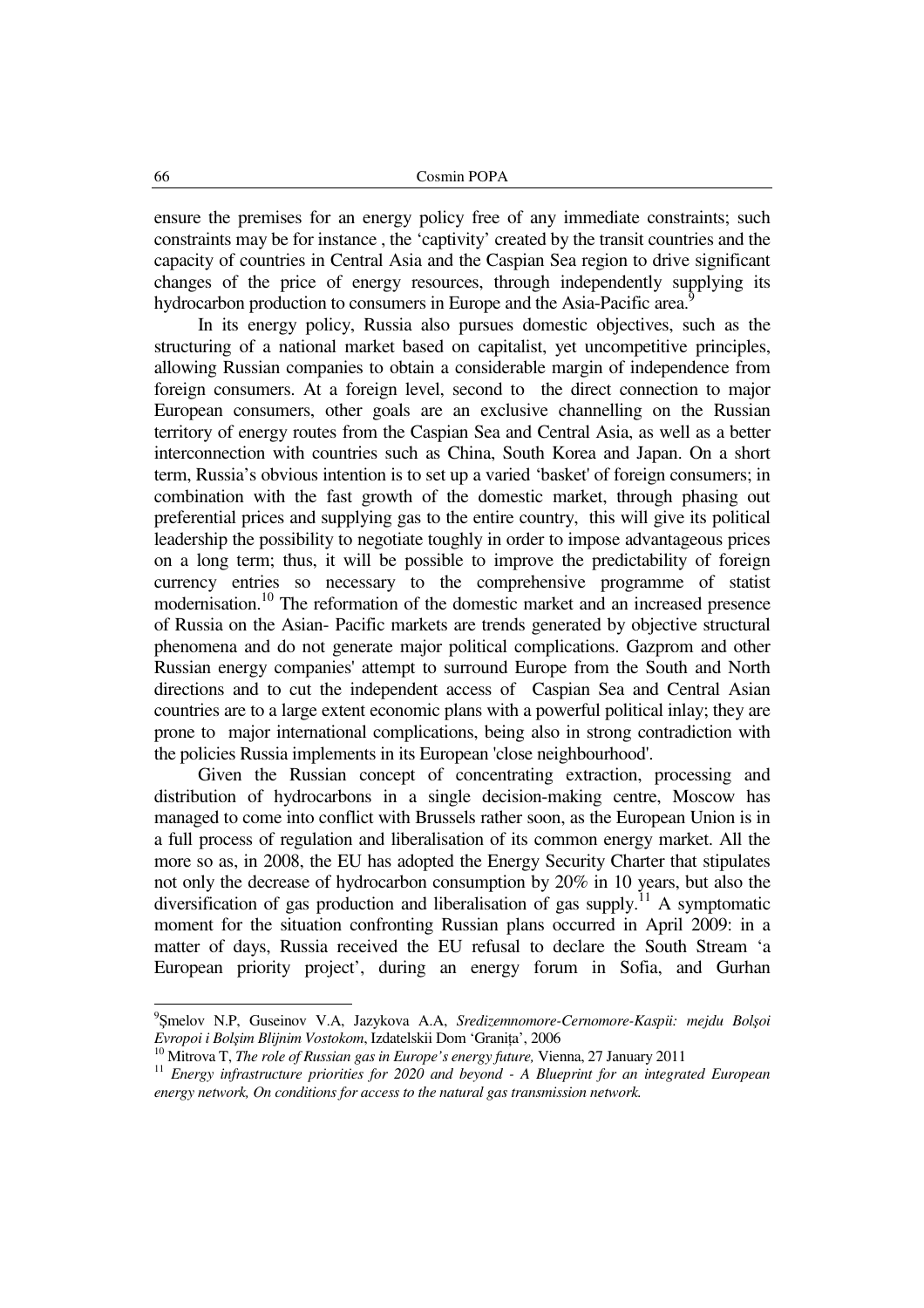Berdâmuhamedov's Turkmenia declared its support for the Nabucco project during a meeting with Russian officials. All happened after the European Parliament had adopted 'the third package' of legislation banning monopolies on the European energy market. The regulation in question allows any EU member state to prohibit the entry to their national market of a company not complying with the rule of separation of extraction and transport, as by that the EU energy security is under threat.

The answer Russia gave, true enough, a continuation of the tactic shaped some years before<sup>12</sup>, was to stimulate the decision-making polycentrism inside the EU, with the purpose to create resistance to the implementation of the supra-national legislation in the field of energy. A first reaction was to accelerate bilateral negotiations with countries crucial to the transit of the alternative pipelines Nord Stream and South Stream, the results being spectacular, as it became apparent at a later stage. The second reaction was to have major energy companies of Germany, France and Italy engaged in those projects. Under agreements with Berlin, Paris and Rome, national energy companies joined the project shareholding as owners of minority stakes of up to 10%. The third move was to launch, (conjointly with major European companies operating in the field, but also in the context of the European policy aimed at a better security of supply), proposals to increase the "responsibility" of the countries crucial to transit and prohibit them, under the threat of huge fines, from taking gas from international pipelines.

It was not by chance that Russia chose Germany as the main starting point in its attempted mining of common energy policies. The Russian vision in the field is seductive, as it starts from the assumption that harmony can be reached sooner and in a more sustainable way through interdependence. However, both harmony and interdependence apply solely in relation to Germany.

In a column published by Suddeutsche Zeitung at the end of 2010, 'Russia and Europe: from a reflection on lessons of the crisis to a new partnership agenda', Russian PM Vladimir Putin launched the idea of a common European energy system, based on the commissioning of the two new transport systems that would have put Gazprom in closer contact with the big European consumers: South Stream and Nord Stream. Aside from the idea embryo it contained, the published material was nothing but an attack at the third European legislation package; it claimed that, in reality, the concentration of transport, distribution and extraction of gas in a single entity would have been a way of ensuring the security of gas supply. Practically, Putin was

 $12$  In 2000, Russia commenced its policy of 'energy dialogue' with the Balkan countries for the implementation of which it concluded strategic partnership agreements with Croatia (2002), Bulgaria (2003), Hungary (2007) and Greece (2008). Starting from such partnership that was sketching out the most cost-effective resource transmission routes, three major projects were launched: the Burgas Alexandrupolis and Trieste-Constanta oil pipelines and the South Stream/Jujnîi Potok gas pipeline, the purpose being to mine the EU strategy of bringing the gas from Central Asia and Caspian region into Europe by-passing Russia via Turkey, Bulgaria, Romania and, from there crossing Central Europe, through the Nabucco gas pipeline.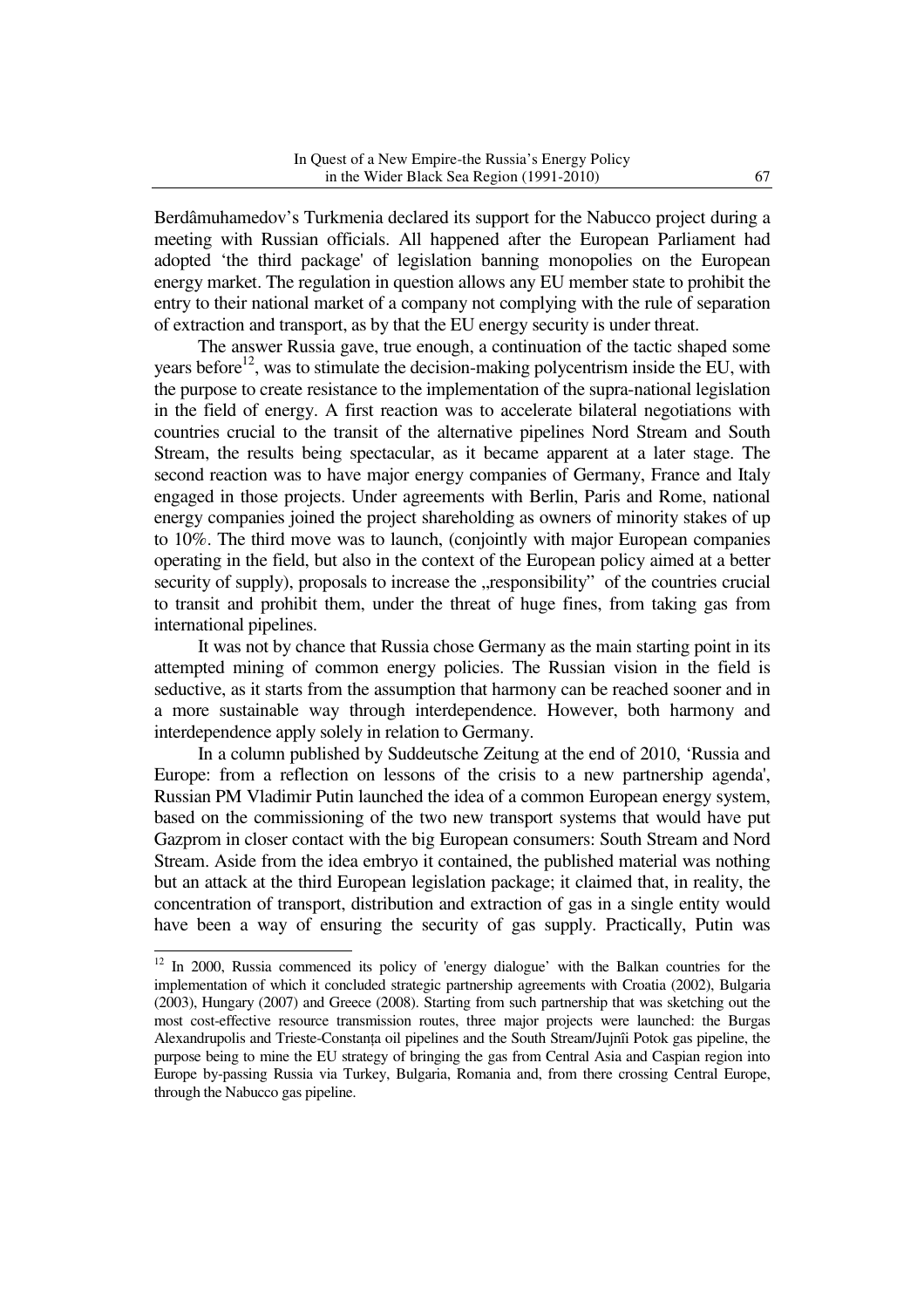proposing to drop Brussels' philosophy and embrace the Russian one; however, he did not specify the exact way in which the Russian system could have become a European one, apart from the willingness to call it like that. Much more subtle in its attempt to change what were to become European rules of access to the common market, the German party is trying to dilute them into apparently generous initiatives.

Apart from its spectacular appearance, at closer examination, Russia's energy policy is full of contradictions. Lacking more complex and more efficient means, Moscow is using political manipulation of energy supply to solve modernisation issues. The massive investment in 'diversion routes', economically ineffective and also technically difficult, is done to the detriment of a coherent programme of investment in the national extraction and transport infrastructure. That is augmented by the considerable reduction of prospecting work to identify new major reserves of resources and by the technological stagnation in the process of extraction; all that has led to the development of a difficult situation in the Russian energy industry<sup>13</sup>. A telling example in this respect is that a majority of Russian gas deposits in Siberia and the Ural, on which Russian expansion is greatly based, have already reached 50% of their extraction capacity, the usage of a reservoir standing, according to depth and geological structure, at approximately  $60-70\%$ .<sup>14</sup> The underdevelopment of the petrochemical sector that existed during the Soviet age and is still a reality nowadays because of the massive choice of exporting raw materials explains why, while the Russian Federation now holds approximately 24% of gas reserves and approximately 6% of oil reserves, it still has less than 1% of the world market of petrochemical goods.<sup>15</sup> This accounts for the considerable difference between Russia and industrialised countries with respect to the processed to extracted gas ratio: approximately 78% in the USA, almost 90% in Canada and Iran with a special note in the case of Iran, 47% in Algeria and only 10-11% in Russia.<sup>16</sup>

In this context, Russia does not present a special constancy in the use of energy pressure. Even if Russia continues to sell gas to Belarus at 192 USD/m3, and to Ukraine at USD/m3, the two countries, alongside Poland and the Baltic States, are obviously targeted by the direct routes, which make them partners difficult to satisfy in the matter of the customs union. Things are not any better in the case of the European Union. Seeking to convince Europeans to collectively let go of Nabucco and other projects outside Russian influence and support the two political-energy

<sup>15</sup>V. Feigin (coord), *Issledovanie sostoiania i perspektiv napravlenii pererabotki nefti i gaza, nefte i gazohimii v RF*, Institut Sovremennogo Razvitia, Institut Energetiki i Finansov, 17 maia 2011, p. 20 <sup>16</sup> V. Feigin (coord), *Op. Cit*, p 11

<sup>13</sup> N. Pusenkova, A. Bessonova, *Blesk i nişeta rossisskoi nefteperobotki*, Rabocie materialâ 2/2008, Carnegie Endoement for International Peace

<sup>&</sup>lt;sup>14</sup> C. Tonjes, Perspectives on Security of Supply in European Natural Gas Markets, Working Paper, August 2007, Clingendael International Energy Programme, p. 4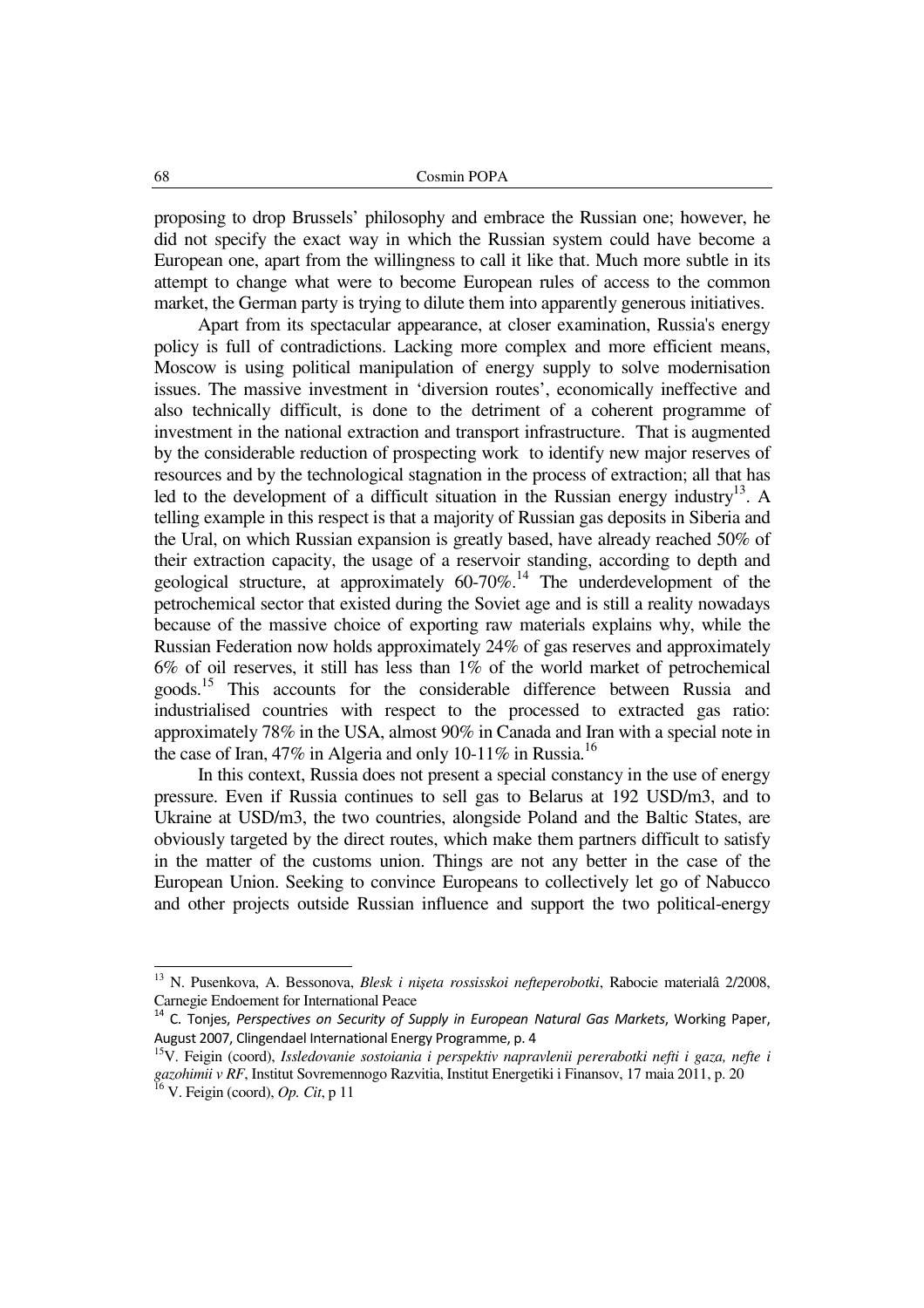projects it pursues, Russia keeps cutting the supply of natural gas through Ukraine and Belarus, while permanently claiming to be a reliable supplier.

It is equally true that, nowadays, most of the Russian gas is distributed to Europe via the system of main pipelines developed in the 1960s-1970s, as well as through the Yamal-Evropa gas pipeline crossing Belarus and Poland and inaugurated in mid-1990s. Russia is dependent on transit states, and in the relations with these countries, it adopted the philosophy of pushing conditions rather than negotiating; this fact is in contrast with the strategic importance Moscow attaches to the hydrocarbon trade.

### **The Big Russian-German Alliance: Objective Needs and Subjective Risks**

What calls for a closer analysis is not so much the Russian energy policy obviously expansive and with a substratum – but rather the expansion of the Russian model of action to Europe. Against the existing competition, but most of all against the already applicable regulations in the EU, Gazprom's expansion carries on almost unhindered; it is also fuelled by the absence of any geopolitical agenda of the European Union<sup>17</sup>, being equally based on the alliance with Germany, a genuine pact of economic expansion. Thus, both Russia and Germany have gradually and surely increased their political weight by means of energy policies, while claiming that their action is strictly economic. The beginnings of this alliance, without taking into account historical precedents, are to be found in the end period of the Soviet Union, when the political conditioning of the supply of fossil resources had already become, as far as the Soviet leaders were concerned, the last decision-making lever they still had in relation to Eastern Europe<sup>18</sup>.

It also became the source of a growing Russian influence in Europe. After the collapse of the German Democratic Republic and the reunification of Germany, German corporations in the chemical industry - BASF, and energy industry - Wintershall, spotted the prospect of a certain future prosperity, in the context of a vigorous German economic growth. In 1990, Wintershall and former USSR gas export company Soiuzgazexport – currently Gazprom Export – signed a long-term agreement for the supply of natural gas in cooperation on third markets. It was at that time that joint ventures were also set up to operate both on the German market and on third markets - Wintershall Erdgas Handelshaus GmbH (WIEH) and Wintershall Erdgas West GmbH (in 1992 it became Wintershall Gas GmbH – WINGAS), with the former signing the contract for the acquisition of Russian gas $^{19}$ . The new partners

<sup>17</sup> D. Finon, C. Locatelli, *Russian and European gas interdependence. Can market forces balance out geopolitics?*, Cahier de Recherche LEPII, Série EPE, N° 41 bis, janvier 2007

<sup>&</sup>lt;sup>18</sup> A. Bessonova, *Neftedobîcia v Rossii, Gossudarstvennaia politika i inovaționnîi perspektivî*, Rabocie materialî, 1/2009, Carnegie Endowement for International Peace, p.6-11

<sup>&</sup>lt;sup>19</sup>John M. Letiche, *Russia Moves into the Global Economy*, Routledge, London and New York, Routledge Studies in the Modern World Economy, 2007, p.25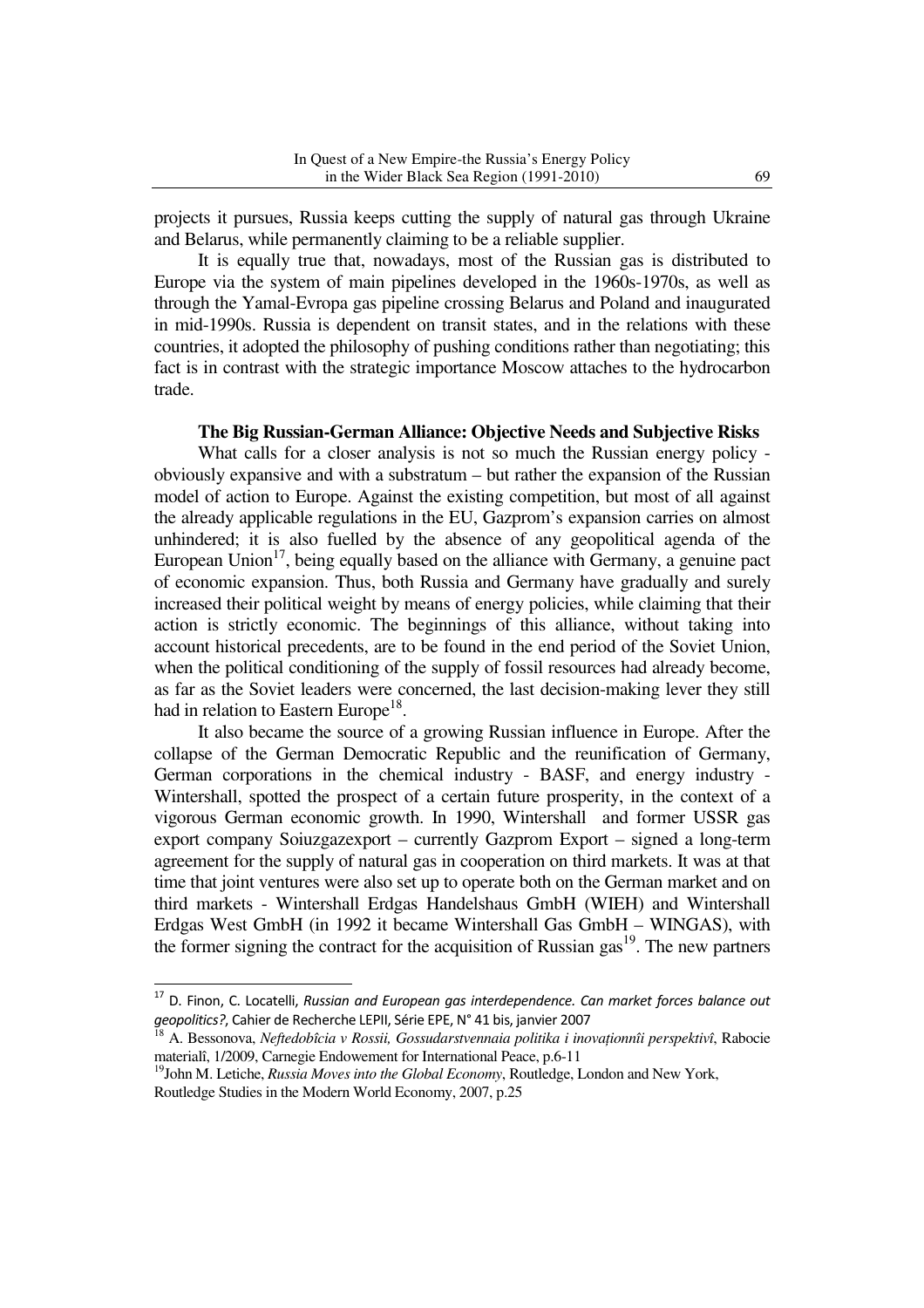embarked on a large-scale programme for the development of their own gas transport and underground storage infrastructure in Germany; this fact gave them access to both Russian and European energy resources, with a view to obtain a significant share of the domestic German market and to gain markets in neighbouring countries. Another joint venture was set up in 1993 - Wintershall Erdgas Handelshaus Zug AG (WIEE), the purpose of which was to supply gas to South-Eastern European countries, primarily Romania and Bulgaria<sup>20</sup>. However, the management of both Wintershall Erdgas Handelshaus GmbH (WIEH) and Wintershall Erdgas Handelshaus Zug AG (WIEE-Romania and Bulgaria) was based on a parity principle and, today, the Gazprom assets linked to operations in Germany, including WINGAS, are managed through GAZPROM Germania GmbH. In a relatively short period of time, WINGAS built in Germany a 20,100 km long pipeline system, with the following main pipelines having been built: STEGAL (bringing Russian gas from the East, from the Czech and Slovak borders to Central Germany), MIDAL (connecting the North Sea to South Germany), WEDAL (running from the Belgian border to MIDAL, which secured the interconnection with the Belgian network as well as with the INTERCONNECTOR pipeline connecting the Continent to Great Britain, JAGAL (the one connecting the German national system to the Jamal-Evropa pipeline) and RHG (the Reden-Hamburg main pipeline, one of the MIDAL ramifications which crosses Germany from South to North). Apart from those, in the place of a former depleted gas reservoir operated by Wintershall, WINGAS built the biggest underground gas storage facility (UGS) in Western Europe, at Rehden, with a capacity of 4.2 bn  $m3^{21}$ .

At present, E.ON Ruhrgas is one of the biggest partners of the Gazprom Group. In 2004, E.ON (the result of a merger of companies VIAG and VEBA) became the single shareholder of the company that owns the largest gas distribution network measuring a total of 11,300 km, with 12 UGS (5.1 bn m3), providing approximately 50% of the German gas demand<sup>22</sup>. Gas is imported from Russia, the Netherlands, Norway and Denmark. The Russian gas supplied to Germany and Switzerland by E.ON. Ruhrgaz is provided by Gazprom export, under seven long-term agreements, four of which have been extended from 2020 till 2035, with a total annual volume of approximately 20 bn m3. Apart from these, there is also an agreement in place for the transit of Russia gas to the Netherlands and Belgium through the German territory, concluded with E.ON Gastransport GmbH.

The gas supply to WINGAS and WIEH is done under three long-term agreements (cca.22 bn. m3/year), plus an agreement with WIEE for the supply of gas

<sup>20</sup> *Toplevno-energheticeskii kompleks Rossii*, 2000-2010....p.36

<sup>21</sup> *Gazovaia i gazopererabatîvaiuşaia promîşlenost Rossii*, Itogi 2009-2011. Prognoz na 2015, Info Line, 2012, p 14

<sup>22</sup> *Toplevno-energheticeskii kompleks Rossii*, 2000-2010....p.37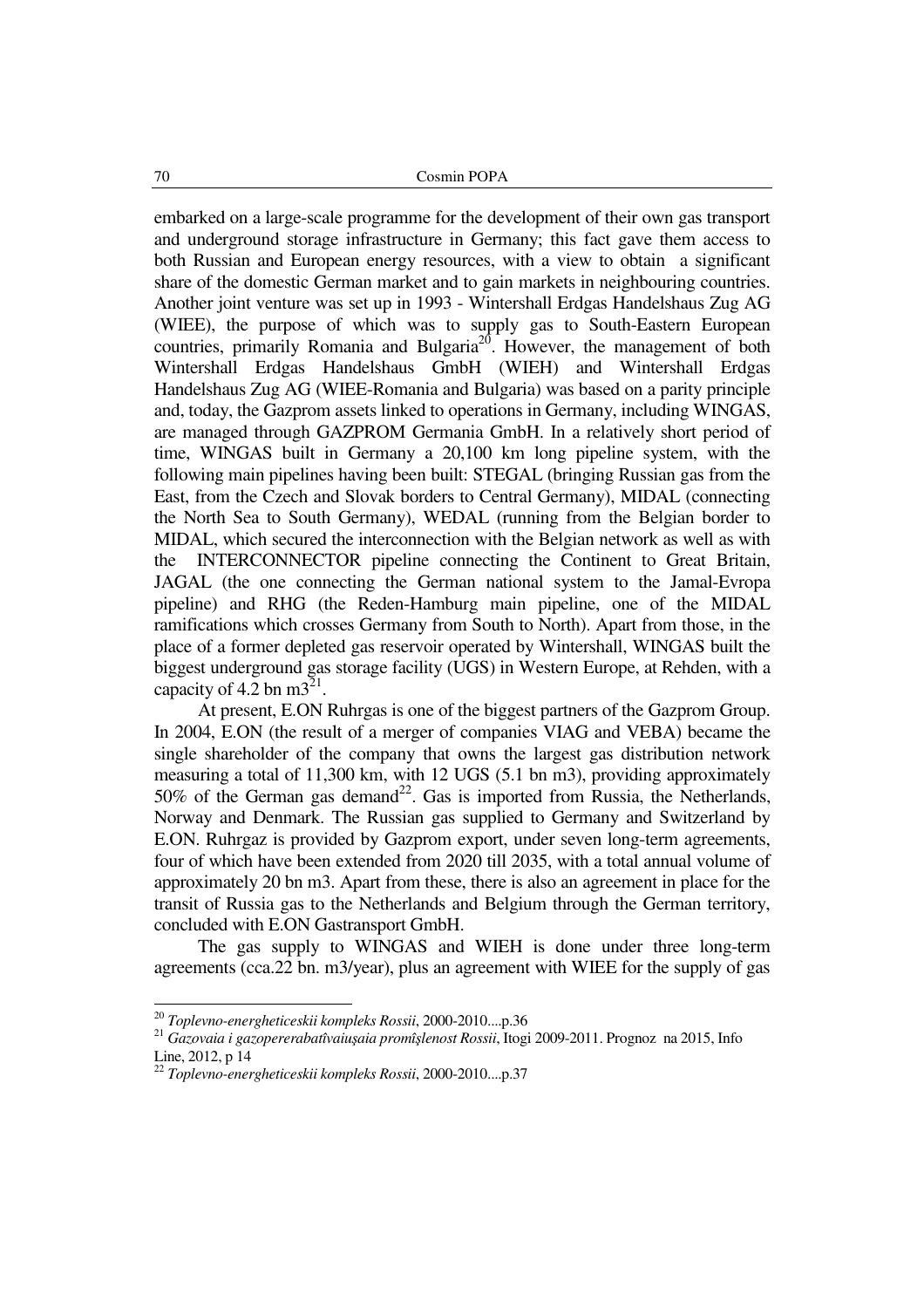to Romania (cca. 5 bn m3/year). The agreement between Gazprom and WIE has been already extended, stipulating a minimum volume of 15 bn m3/year until 2043. There is also a close cooperation between WINGAS and Gazprom on the British market, with an agreement being already in place for the supply of approximately 5 bn m3 of Russian gas/year, for now only valid until 2028. Based on 2008 data, Gazprom exports via WINGAS and WIEH, around 23 bn m3/year to Germany, Belgium and Great Britain. Another noteworthy fact is the tight cooperation Gazprom has with the former gas supply company of East Germany Verbundnetz Gas (formerly owned by E.ON, but sold to another company under the German anti-monopoly law), going through WIEH. An agreement was signed by those in 1999, for a period of 20 years, for the annual supply to East Germany of cca. 7 bn m3. Today, 15.79% of the Verbundnetz Gas AG stock is held by Wintershall Holding AG, and 5.26% by Gazprom Germania GmbH.

Long-term contracts agreements are, in fact, Gazprom's main asset in Germany. At the same time, the company is trying to use all options for strengthening its positions in the region, both in cooperation with its partners and through own projects. Together with Verbundnetz Gas, Gazprom set up a joint venture for the construction of new underground gas storage (UGS) facility in Germany, "Katerina", with a volume set to reach 600 M m3 in 2022. As part of the exchange of assets between Wintershall and E.ON Ruhrgas the exploiting of the Iujno-Ruskii deposit with documented reserves of over 800 bn m3 started being planned. On the other hand, the Russian party received parity in the holding of energy assets of German partners, including the European ones. Gazprom Germania increased its participation in the WINGAS GmbH&Co.KG registered capital to up to 50% minus one share (49.98%), and the procedures for the entry of E ON Ruhrgas to the concern to exploit Iujnâi Ruskii are now being finalised. The most important joint project to which Gazprom participates with 51% and E.ON Ruhrgas and Wintershall with 20% each is Nord Stream/Severnîi Potok, which is an offshore natural gas pipeline system with a yearly transport capacity of 55 bn m3, that would run from Russia to Germany through the Baltic Sea. Ahead of the project, WINGAS and E.ON Ruhrgas are already building new main pipelines on the German territory - OPAL and NEL, designed to be the continuation of Nord Stream. The first pipelines system will transmit Russian gas to the South, down to the Czech border, and the second one to Northern Germany to the UGS in Rehden. The development of the German gas infrastructure also opened Gazprom's way to other markets. For example, in 2007, WINGAS, Gazprom Export and the Austrian RAG (Rohoel Aufsuchungs AG) company have commissioned the UGS in Haidach, Austria. On a short term, the underground storage facility will become the second largest in Central Europe, with its capacity being set to grow from 1.3 bn m3 to 2.6 bn, which stands for one third of Austria's annual gas consumption.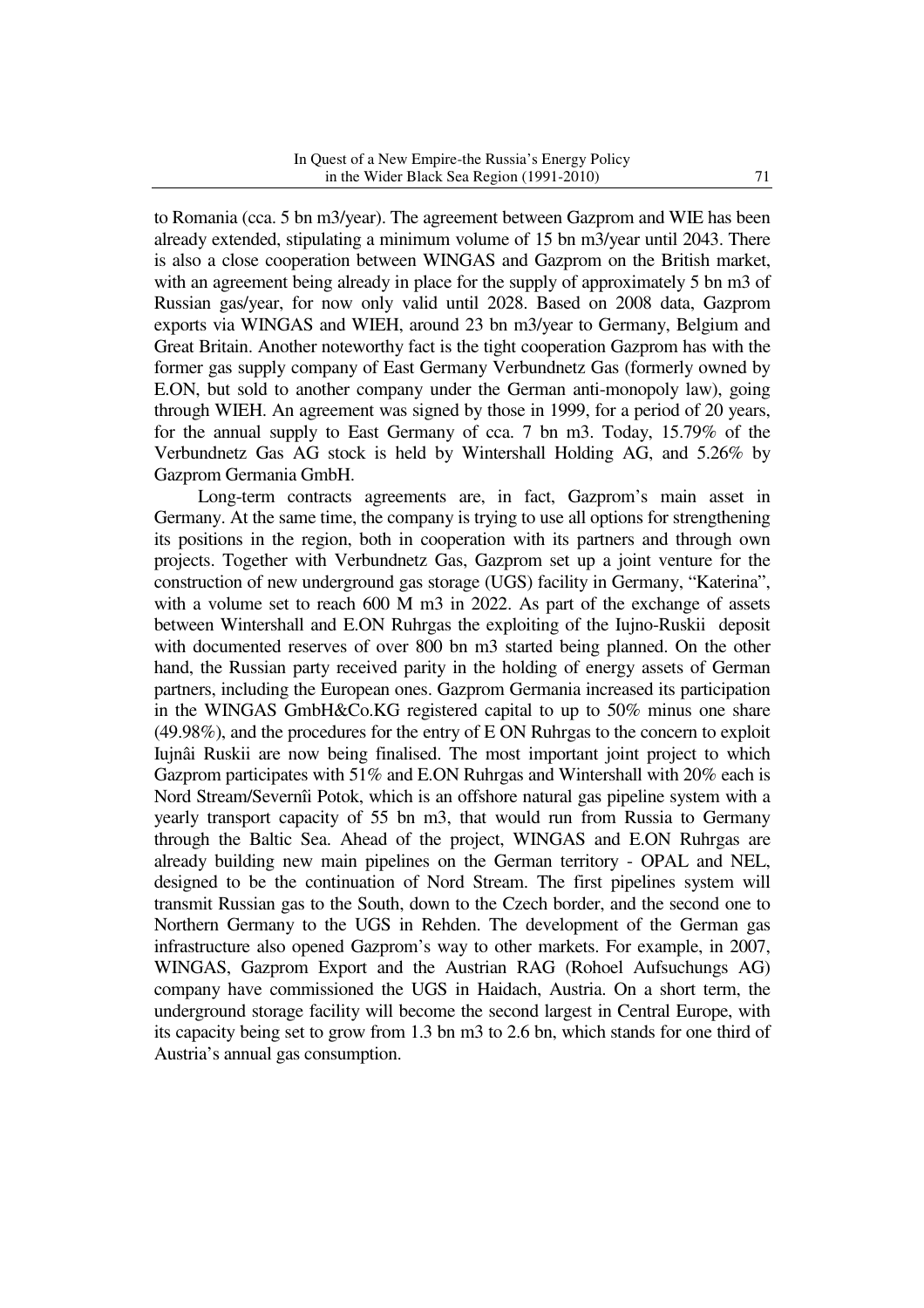Such a close business cooperation between German energy companies and the Russian company has both objective rationales and subjective risks.

The first rationalisation is that, according to BP Statistical Review, Germany's prospected gas reserves amounted to approximately 120 bn m3. A total of roughly 18% of the gas necessary for domestic use - cca. 15 bn m3 - is extracted every year, but the national gas demand has, however, reached 85 bn m3. The annual quantity of natural gas entering the German market is 112 bn m3, which indicates that major German companies invest in the procurement of Russian gas which they resell for a profit on third markets. Germany's gas shortage is, however, considerable. Based on AG Energiebilanzen e.V. (German Energy Association) data, cca. 37 per cent of the total gas quantity – 41 bn m3 - is imported from Russia. The rest comes from Norway  $-26\%$  and the Netherlands  $-19\%$ <sup>23</sup> With a growing gas deficit, it is evident that Germany is headed to a total dependence on imports from Russia and on the partnership with that country. In reality, it is interdependence. Germany is Gazprom's main foreign partner. In 2007, Germany imported 40 bn m3 of gas, standing for over 1/3 of Gazprom's total export to Europe. The Russian-German strategic partnership and Berlin's energy dependence on Moscow may be also interpreted as a consequence of the long standing energy dispute in Germany. It has created a genuine fault between German politicians, one that, apart from many other considerations, divides Social-Democrats from Christian-Democrats, with a grey, trans-party area being caught in the middle. Both the chief of the Nord Stream Board, Gerhard Schroeder, and the main Nabucco adviser, Joschka Fischer, come from Germany, alongside the German companies engaged in both projects $^{24}$ .

The 2000 decision of the German government, at the time led by Chancellor Gerhard Schroeder, to close down all Germany's nuclear power stations by 2022 placed the country in front of some strategic choices. Besides the considerable raise in the CO2 emissions the return to coal and gas-based energy technologies would have entailed, the German political spectrum also faced the issue of compensating for the gas deficit. The already shaped option of a strategic partnership with Russia and Gazprom was chosen. A change of nuance intervened once Chancellor Angela Merkel came to power. Following an already customary war of oil transit between Russia and Belarus in 2007, the Chancellor said it was unacceptable that a supplying or transit state stops fuel supply without prior consultations and that the plan for closing down nuclear power stations would need to be reconsidered from the point of view of its consequences.<sup>25</sup> Before the Japan catastrophe – the nuclear accident at

<sup>23</sup> D. Kirillov, *Strateghia ekspansii*, NG-Energhia, 10.11.2009, www.ng.ru

<sup>&</sup>lt;sup>24</sup> A. Stent, *Russia and Germany Reborn*, *Unification, the Soviet Collapse and the New Europe*, Princeton University Press, 1998, p. 204-233

<sup>25</sup> S. Bendik, *Nord Stream: Not Just a Pipeline, An analysis of the political debates in the Baltic Sea region regarding the planned gas pipeline from Russia to Germany*, November 2008, Fridtjof Nansen Institute, p. 14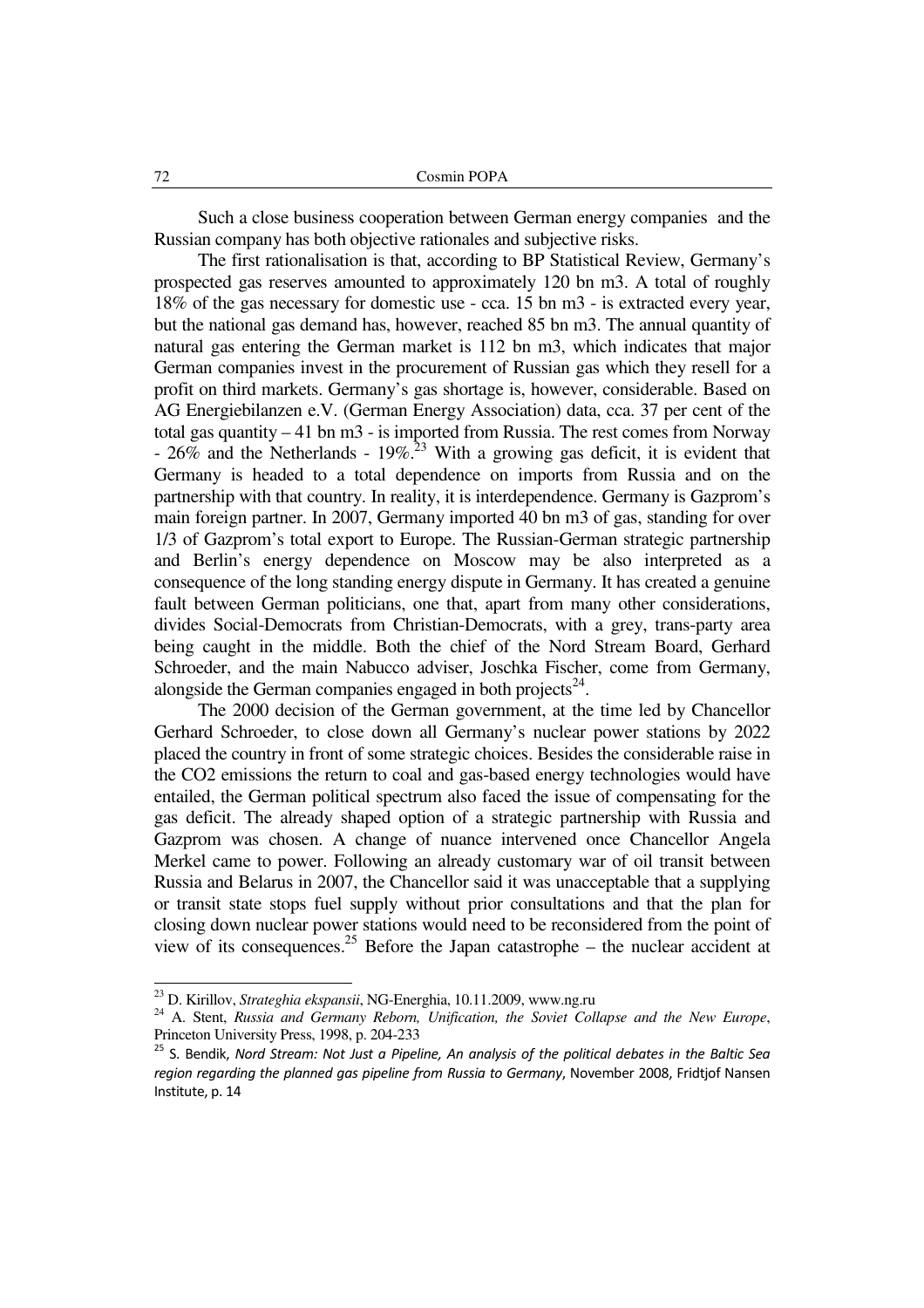Fukushima, the plans for closing nuclear facilities were not revised, given the electoral risk that would have come with the initiative; from now on, such a revision seems even more improbable. Another consideration is the strong German lobby for a strategic partnership with Russia. The huge revenue and intoxicant shares on the domestic market from the supply of cheap Russian gas compared to Norwegian or Dutch gas cause German companies to put constant pressure on the German political system towards deepening cooperation with Russia. The tremendous investment those companies have made in Russia as well as on third markets, as they counted on a long term access to Russian gas, push them to try to keep relations between Moscow and Berlin far from any possible conflicts.

The main subjective risks are two. The first one, important to Germany, is the mounting dependence on Russian gas. The second one, important to Europe, is the European legislation and policies in energy matters being torpedoed by facilitating Gazprom's expansion , along with a de facto instauration of the practice of concentrating extraction and transport in one place, although the European law expressly prohibits it.

It was not by chance that Russia chose Germany as the main starting point in its attempted mining of common energy policies. The Russian vision in the field is seductive, as it starts from the assumption that harmony can be reached sooner and in a more sustainable way through interdependence. However, both harmony and interdependence apply solely in relation with Germany.

In a column published by Suddeutsche Zeitung at the end of 2010, 'Russia and Europe: from a reflection on lessons of the crisis to a new partnership agenda', Russian PM Vladimir Putin launched the idea of a common European energy system, based on the commissioning of the two new transport systems that would have put Gazprom in closer contact with the big European consumers: South Stream and Nord Stream. Aside from the idea embryo it contained, the published material was nothing but an attack on the third European legislation package; it claims that , in reality, the concentration of transport, distribution and extraction of gas in a single entity would have been a way of ensuring the security of gas supply. Practically, Putin was proposing to drop Brussels's philosophy and embrace the Russian one, without specifying the exact way in which the Russian system could have become a European one, apart from the willingness to call it like that.

Much more subtle in its attempt to change what were to become European rules of access to the common market, the German party is trying to dilute them into apparently generous initiatives. That is the case of the conference '*Private Sector Initiative for Security of Gas Supply in Europe',* launched by the German Economy Ministry in the autumn of 2010, during which a concept was launched into the debate of the expert community: that the responsibility for the security of gas supply should belong to private companies, entitled to set up international arrangements of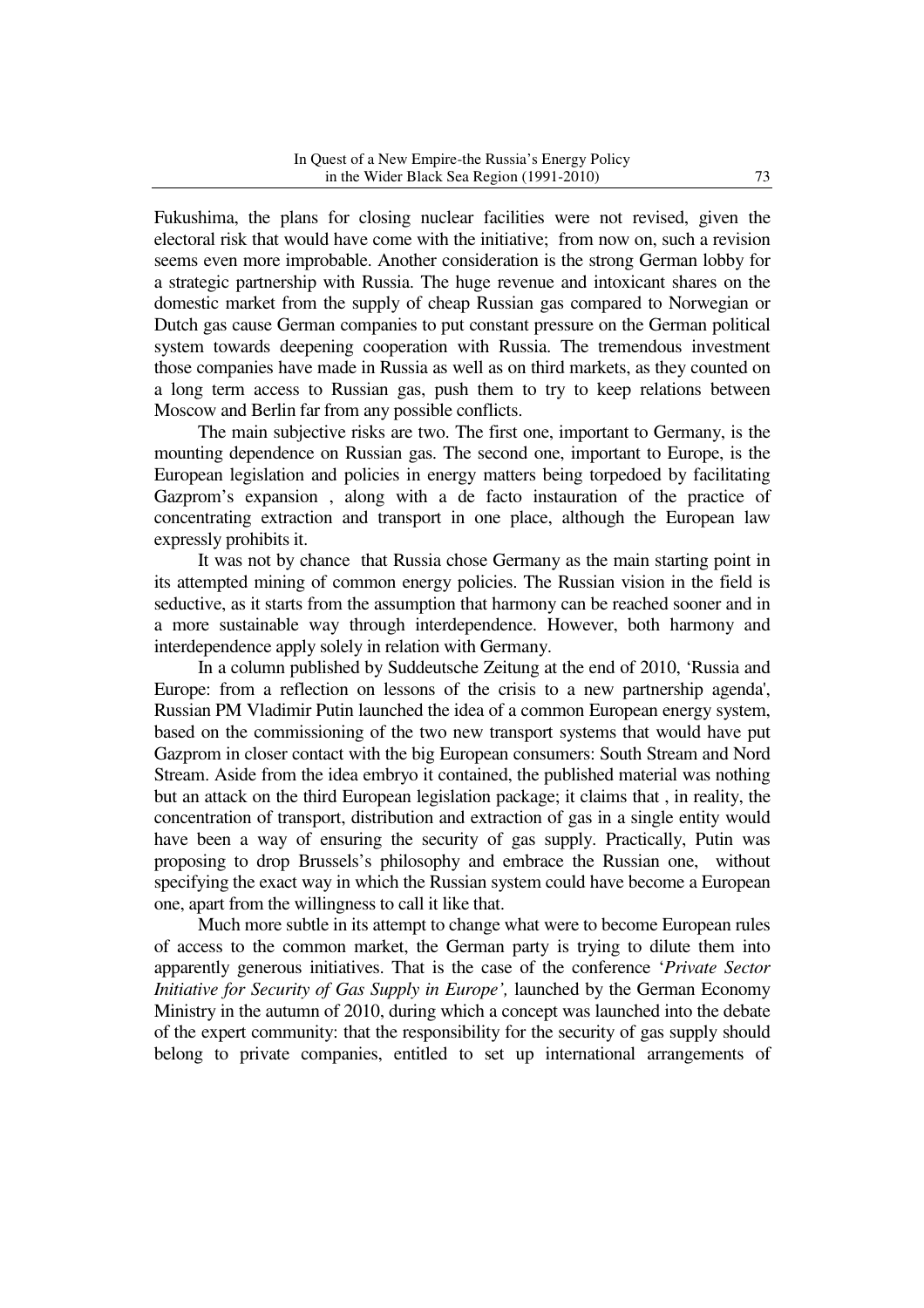cooperation much more versatile than those of the states $26$ . The conference set up an action programme for private companies that could be the foundation for identifying a happy way of interaction between state priorities and needs of private capitals in energy.

The first is a combination of the various suppliers' long term agreements with the setting up of centres that would organise and uphold buyer's requirements, oversee the optimal operation of the infrastructure and act towards a better international cooperation.

The second is to identify crucial regions for the European transit not only of gas, and set up regional and international cooperation systems. It also consists of recording and quantifying transit system operation difficulties, turning them into criteria for appreciating the security of transit routes and making national authorities take responsibility for the security of supply. The third way is to set up international mechanisms for crisis management by relevant European production and transport companies. In this context, it is proposed to embrace a new type of philosophy in the matter of energy security, where all three major gas transport projects - Nabucco, South Stream and Nord Stream – are equally supported by European countries and implemented without further delay.

The message such a conference is trying to propose is that states and companies should share equal responsibility for the supply and transit of gas; the role of the state is to offer a flexible framework that should foster cooperation among companies, while the latter should take care of concrete aspects. In reality, however, the initiative belongs to a broader process of releasing decision-making in energy matters from the international constraints a country adheres to.

#### **By-pass routes and marketing policies - an expression of energy imperialism?**

Costly, complicated with regard to the route followed and carrying an evident baggage of political plans, alternative Russian routes are first of all meant to release Moscow from the captivity of transit countries. It is there that both the strength and the main weakness of such projects resides, as long as Russia pursues contradictory policies in relation to those countries. On the one hand, Russia tries to engage transit countries in a system of understandings, treaties and a series of economic and political projects designed to anchor them, at least on a medium-term, in its sphere of influence; on the other hand, it exits the energy interdependence of a nature to 'condemn' it to reaching a reasonable compromise.

While it can be said that, in the early 1990s, Ukraine and Belarus gained their political independence from Russia, they remained, however, in a deep state of economic dependence. Energy parameters are the most relevant in this respect. In 2009, the national oil and gas extraction was 3 M tons of oil and 20 bn m3 of gas in

<sup>&</sup>lt;sup>26</sup> P.Engstefeld, *Novîe formî organizații postavok gaza*, "Nezavisimaia Gazeta", "NG Energy", 10.11.2009, www.ng.ru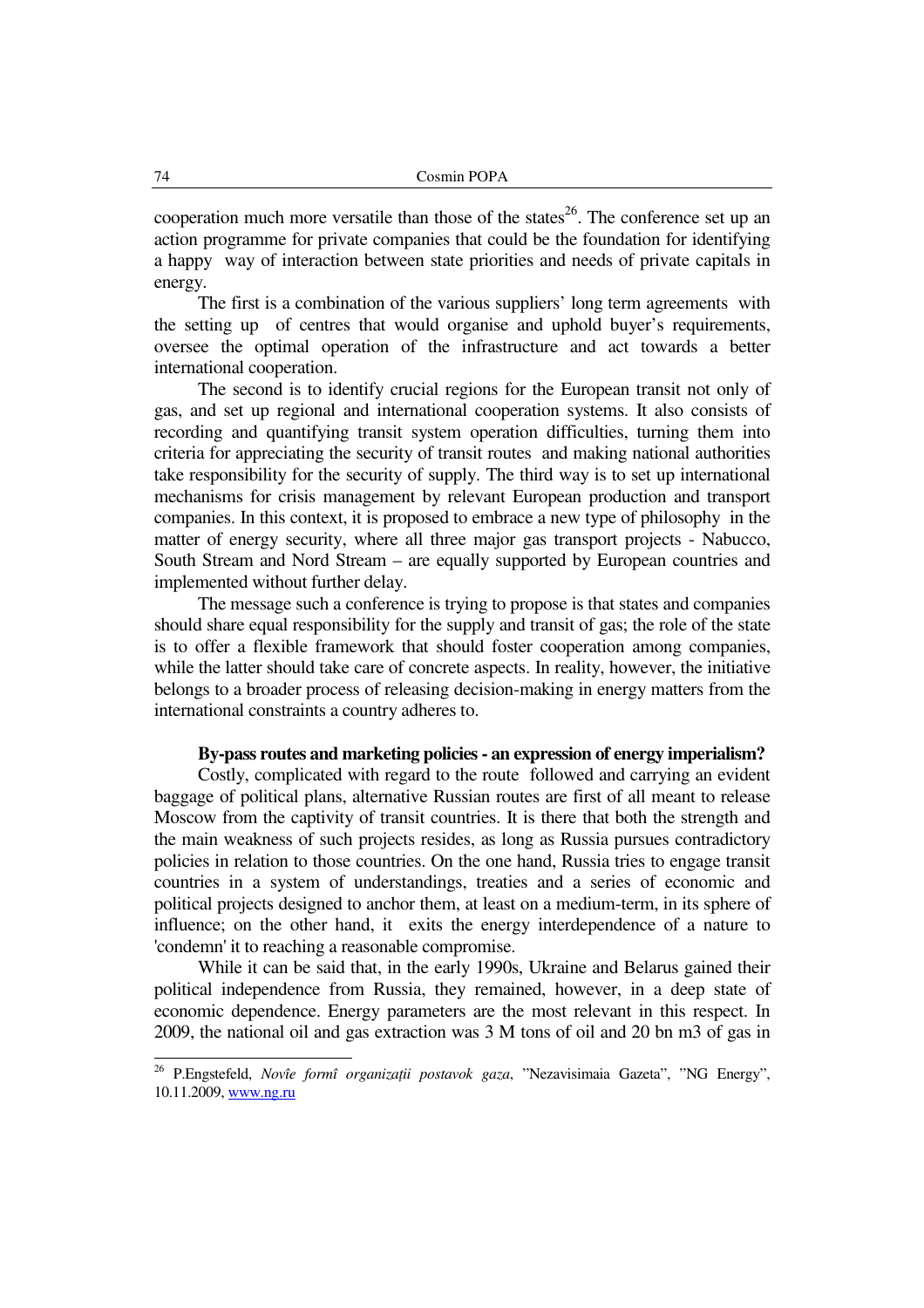Ukraine and 2 M tons of oil and 2 bn m3 of gas in Belarus. With their little revamped economies, the domestic production of the two states meets approximately 1/10 of their need for energy resources. Obviously, in the context of the extended economic crisis as well as of market practices in force in the CIS, the two countries enjoyed special conditions for the procurement of short energy products. Apart from that, Kiev and Minsk fully capitalised on Russia's interest in using their transit infrastructure to Europe as well as the main port oil terminals in the territories of Ukraine and Belarus.

Detour routes under Russian control - Nord Stream, South Stream for gas or Burgas-Alexandropolis for oil – as well as the marketing policies applied by Russian companies in Central Asia and the Caspian Region best highlight Russia's wish to put a drastic control on the European energy market. The type of control it promotes makes Russia's energy domination very easily convertible to political control. Pressed by US energy projects in Central Asia, such as the Trans-Caspian System, with its two ramifications for oil and gas, as well as by the Nabucco project, Russia has been forced to implement a mix of policies in the Caspian Sea region, combining military pressure, economic offers for the modernisation of transport and extraction systems and the diplomatic game.

In the matter of the legal status of the Caspian Sea – actually one of Russia's main levers of influence in the field of energy – Moscow has shown a consequent inconsistency, having radically changed its position a few times already. While initially it suggested the approach of a condominium of coastal states, starting from the national limit of the 45 nautical miles, Russia has subsequently changed its position, now advocating an equal distribution of the sea starting from a median line. Obviously, the new Russian position has received the endorsement of Azerbaijan and Kazakhstan, while Turkmenistan and Iran still plead for the condominium, starting from national sectors; the latter countries have declared the agreements made by the three countries lying north of the Caspian Sea illegal.<sup>27</sup> In sheer contrast to the usual Russian diplomacy standards, the new Moscow position seeks to block both Turkmenistan and Azerbaijan's alternative projects, which do not start from the premise of resources transiting the Russian territory; in fact the two countries are engaged in a host of conflicts related to the sovereignty of important gas reserves. Hazar (Azeri), Osman (Chirag), Altin Asir (Şarg) and Serdar (Kiapaz) are fields lying along the median line invoked by Russia, with Ashabad accusing Baku of illegally exploiting resources found there. Iran strives with Azerbaijan for the Araz-Şark field and Russia and Kazakhstan fight over the Kurmangazâ field, yet they jointly exploit resources reserves at Khavalinsko and Ţentralnoe.

Alongside the ambitions of other countries, the result of that policy was a genuine naval armament race in the Caspian Sea; it has prevented Russia, the main

<sup>27</sup> Larsson R, *Russia's Energy Policy, Security Dimensions and Russia's Reliability as an Energy Supplier*, FOI-Swedish Defence Research Agency, 2006, p.237